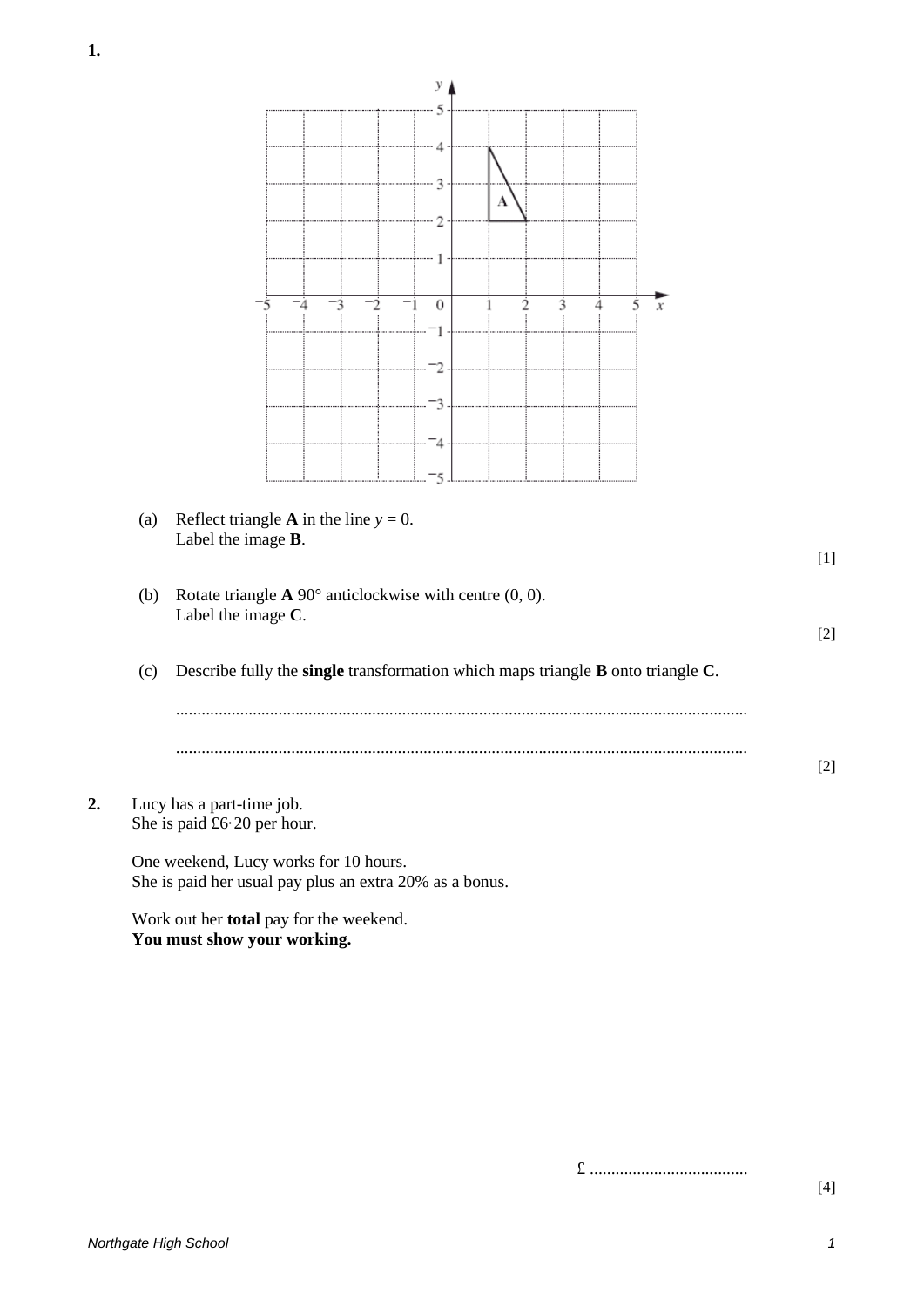

.......................................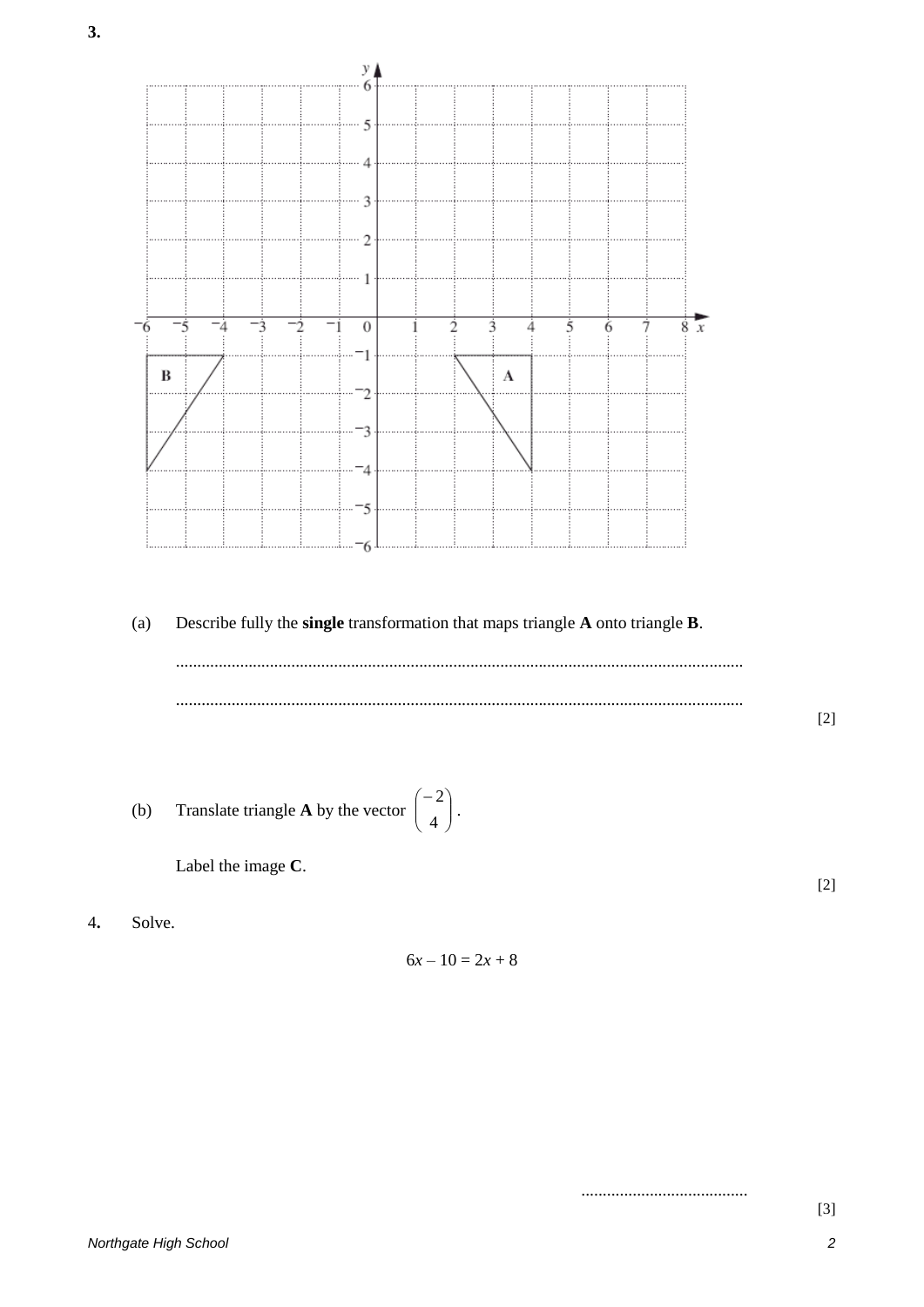

 $[2] \label{eq:1}$ 

3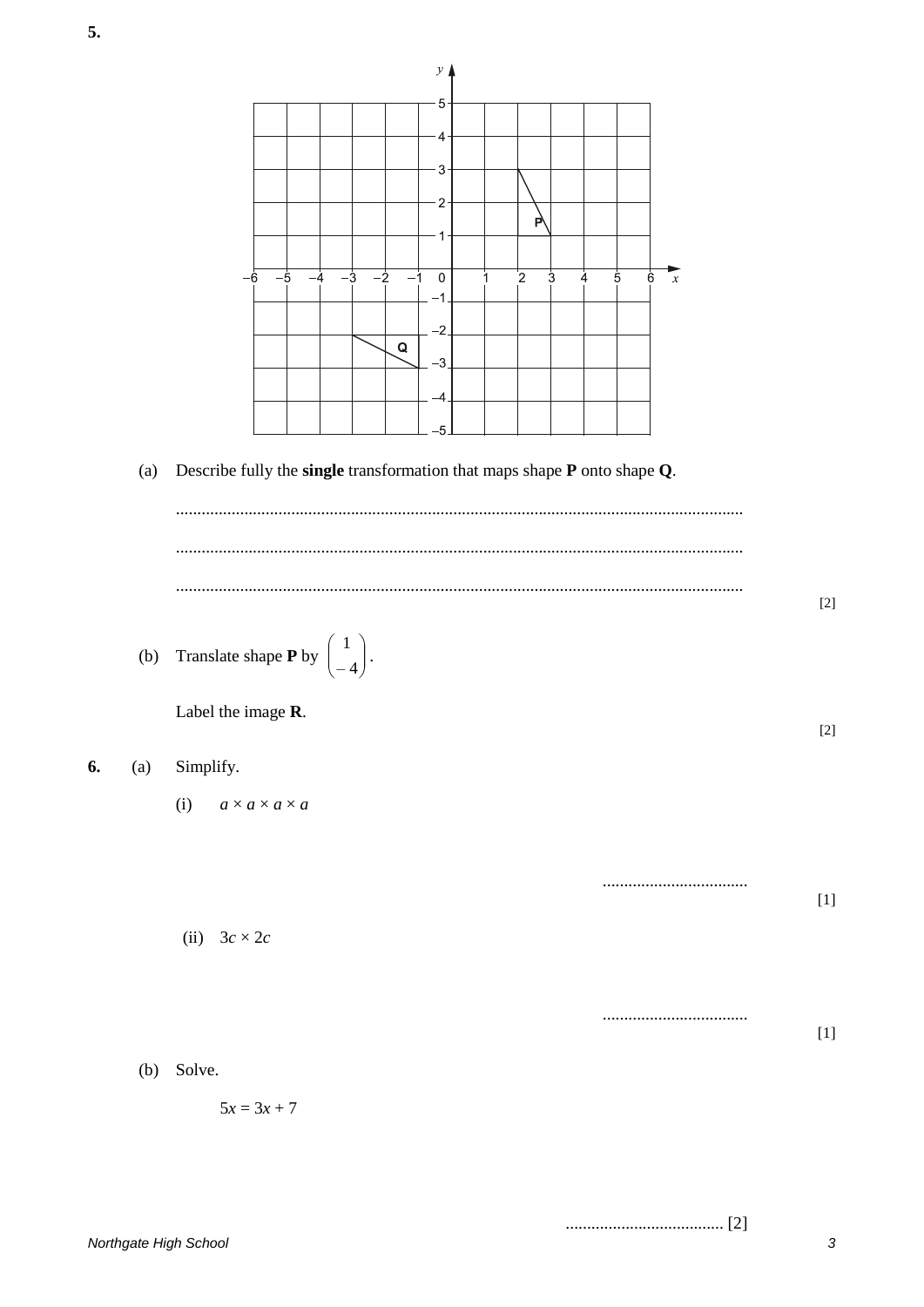**7.** (a) Complete the table for  $y = 3x - 1$ .

(b) Draw the graph of  $y = 3x - 1$ .



**8.** These are the weekly wages, in pounds (£), paid to 11 workers.

275 160 842 275 420 359 315 275 740 280 195

Jermaine says the average wage is £280. Jane says the average wage is £376.

Show how they can both be correct.

[2]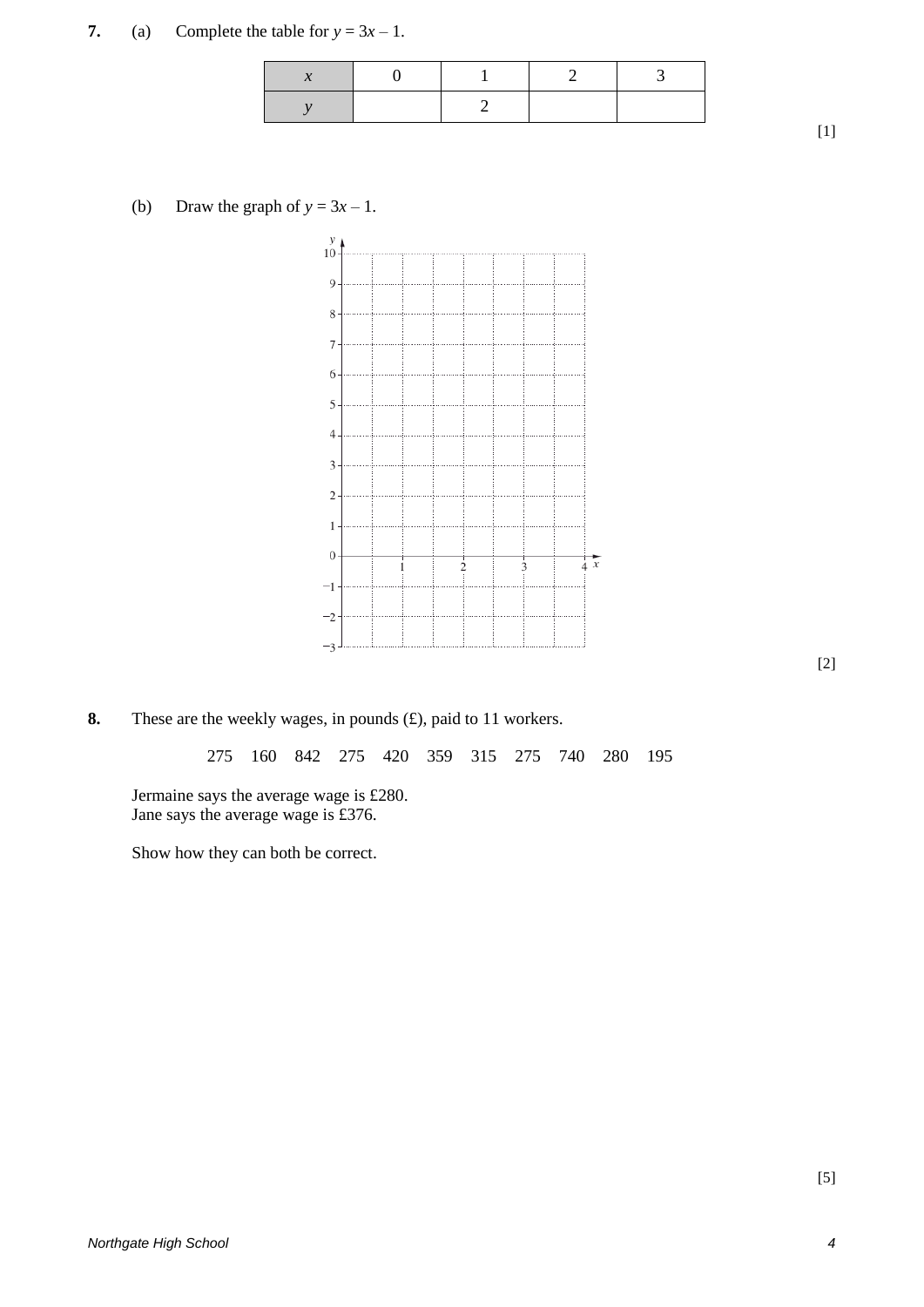[1]

(b) Draw the graph of  $y + 2x = 6$ .

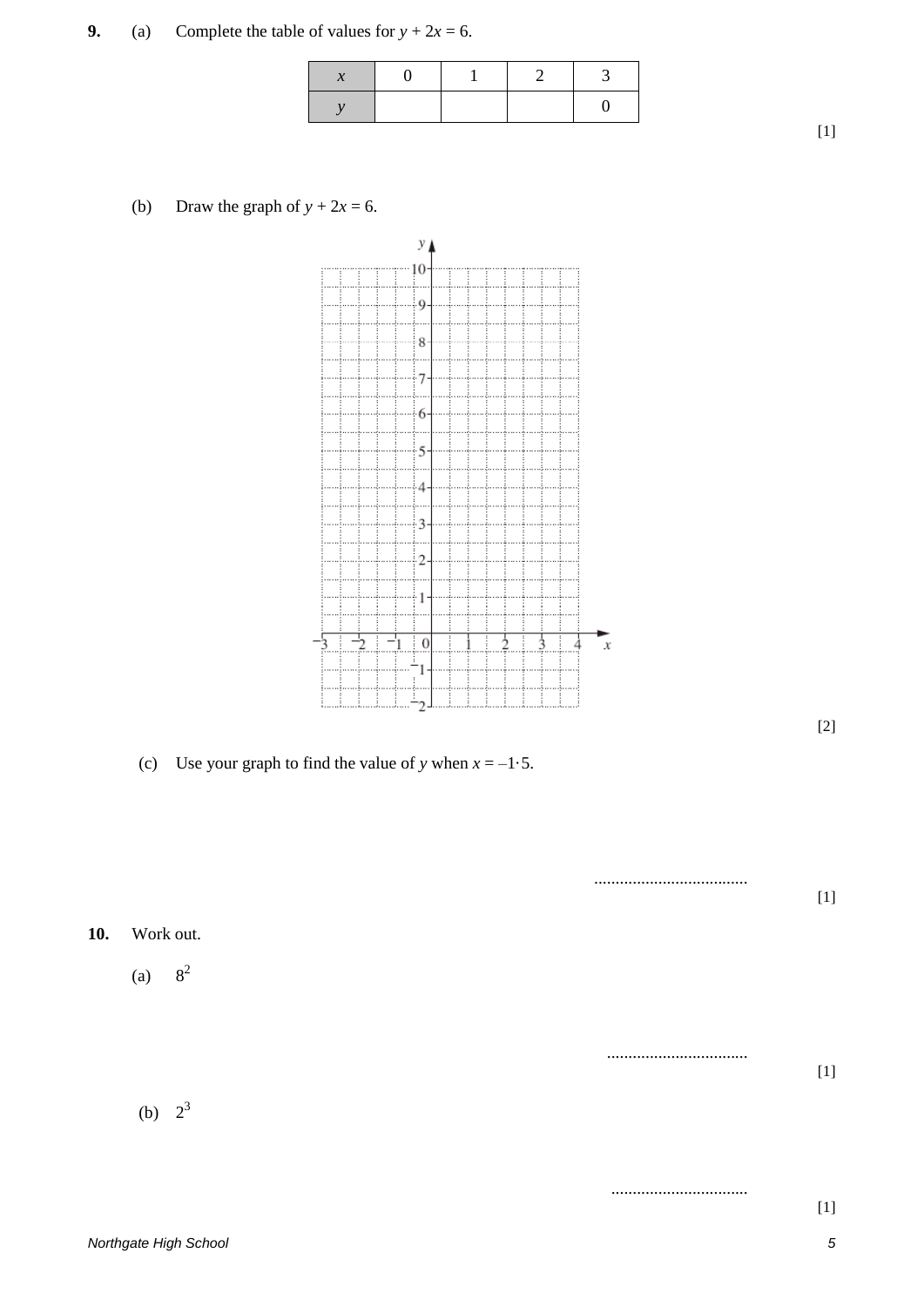

(b) Use your graph to find the value of *x* when  $y = 5$ .

...................................... [1]

..........................................

**12.** A box contains milk and plain chocolates in the ratio 3 : 2. There are 20 chocolates in the box.

How many milk chocolates are in the box?

*Northgate High School 6*

[3]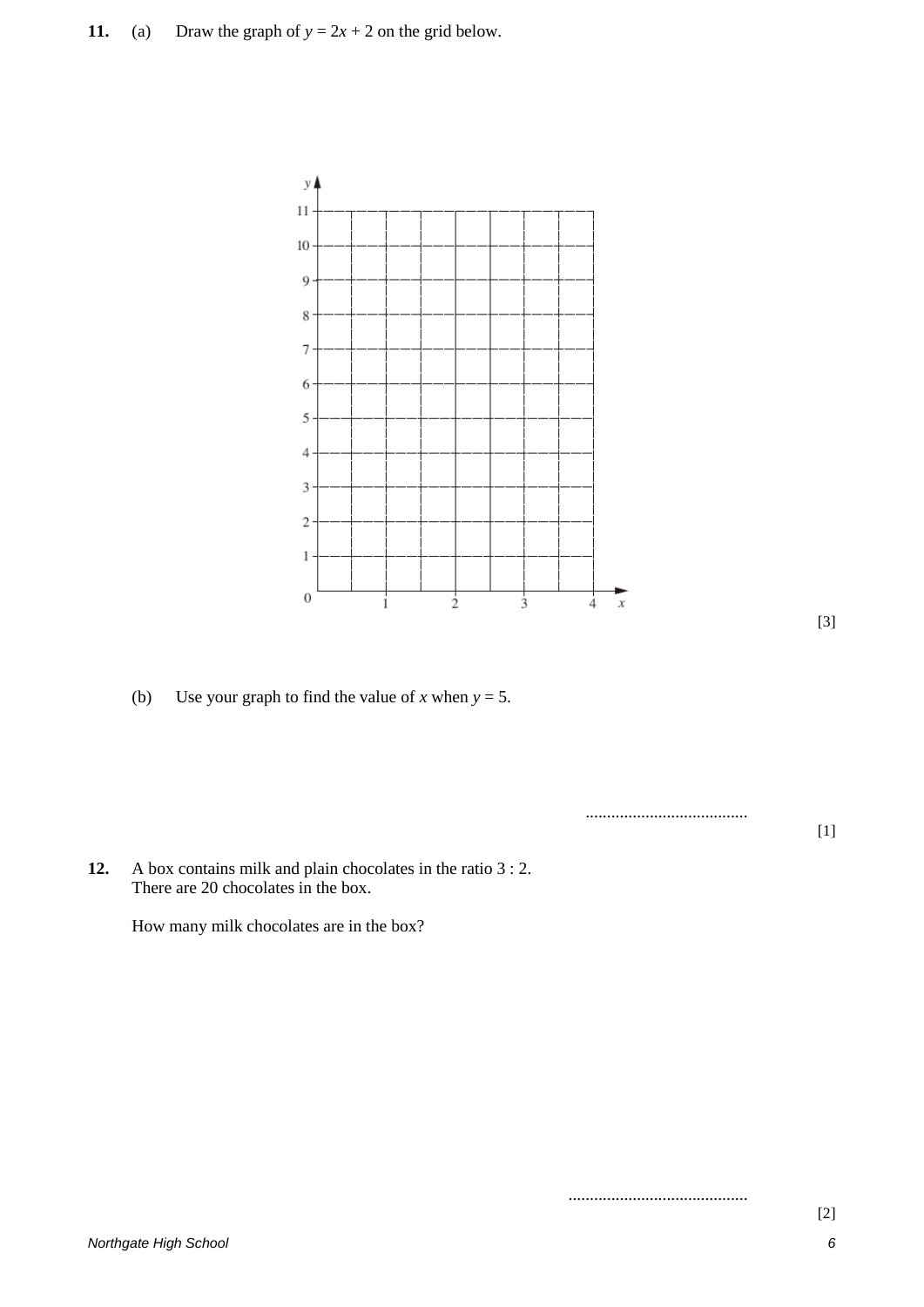## **13.** (a) Complete this table for  $y = 7 - 2x$ .

[1]

[2]

[1]

## (b) Draw the graph of  $y = 7 - 2x$ .



(c) Use your graph to find the value of *x* when  $y = 0$ .

*x* = .......................................

**14.**



**Not to scale**

..........................................

Calculate the area of this rectangle. Give the units of your answer.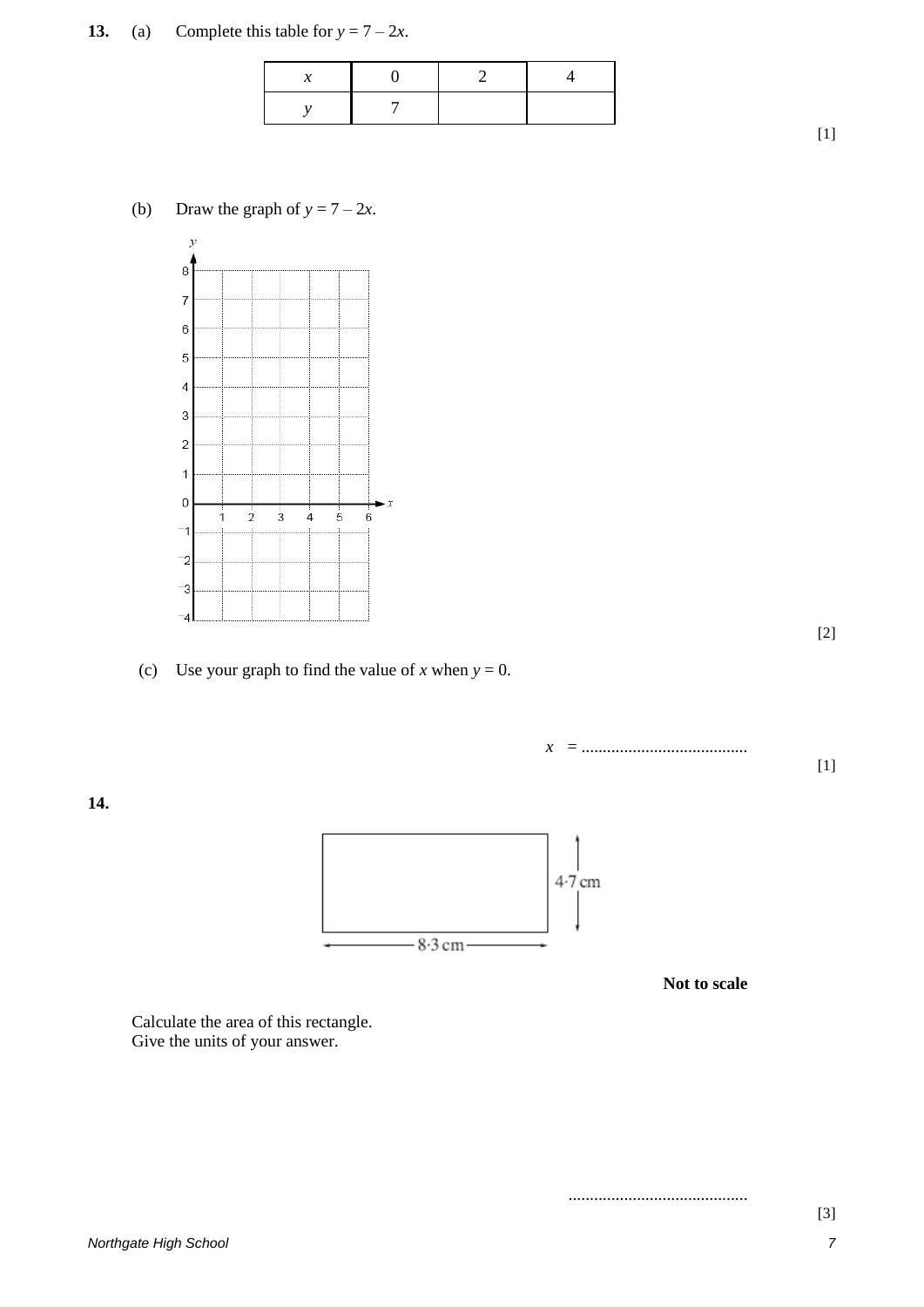**15.** (a) Complete this table for  $y = 2x - 5$ .

| $\frac{1}{2}$ |  |
|---------------|--|

[1]

[2]

[1]

[1]

......................................

......................................

(b) Draw the graph of  $y = 2x - 5$ .



(c) Is the point (12, 9) on the line  $y = 2x - 5$  if the line is drawn far enough? Explain how you get your answer.

*Write Yes or No on the first space.*

................................. because ...................................................................................... .....................................................................................................................................

**16.** (a) Multiply out.

 $4(x + 2)$ 

(b) Factorise.

 $6x + 15$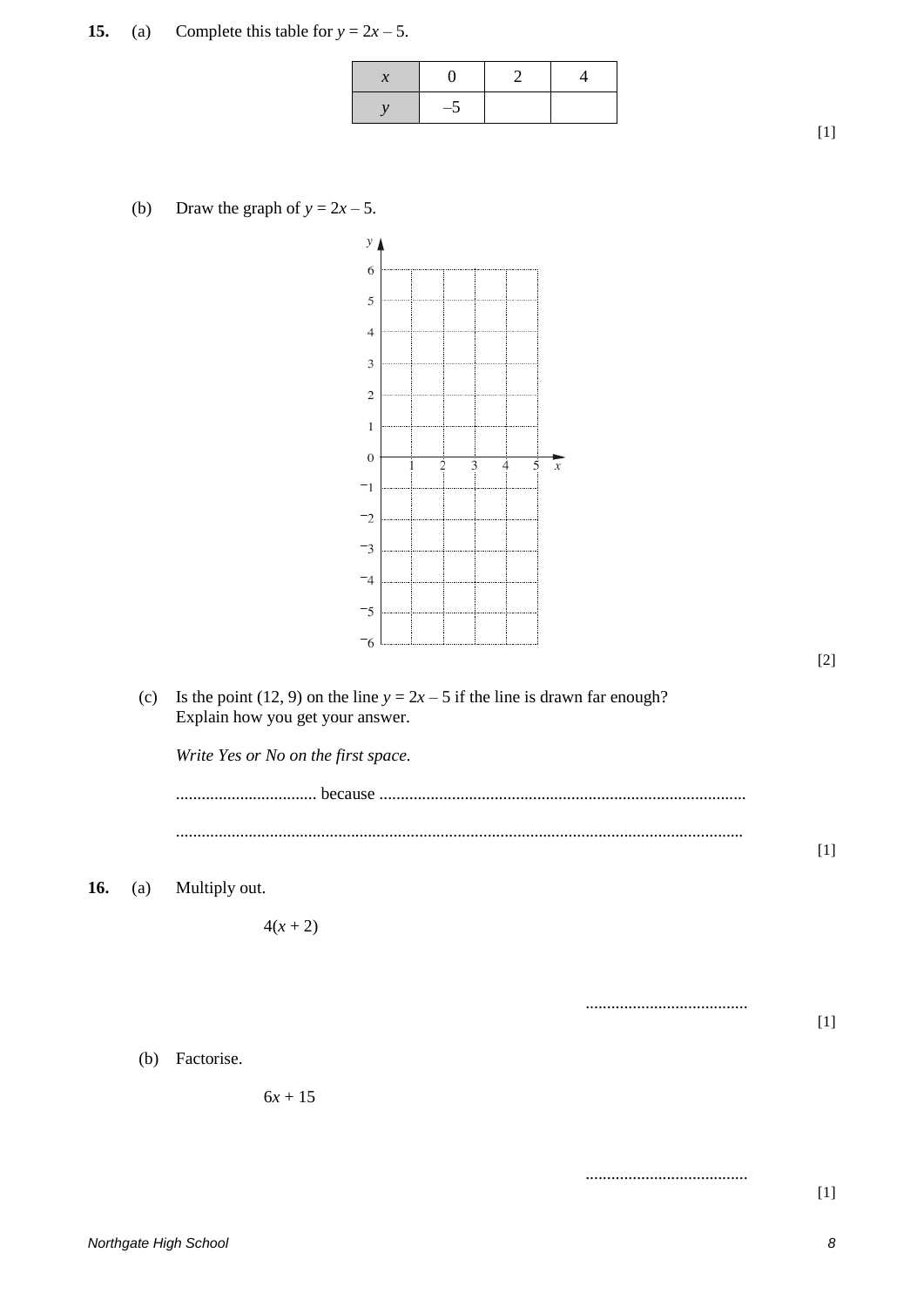**17.** A line goes through the points  $(0, 8)$  and  $(3, 2)$ .





Find the equation of this line.



.......................................

**18.**



Show that the total surface area of this cuboid is  $62 \text{ cm}^2$ .

[3]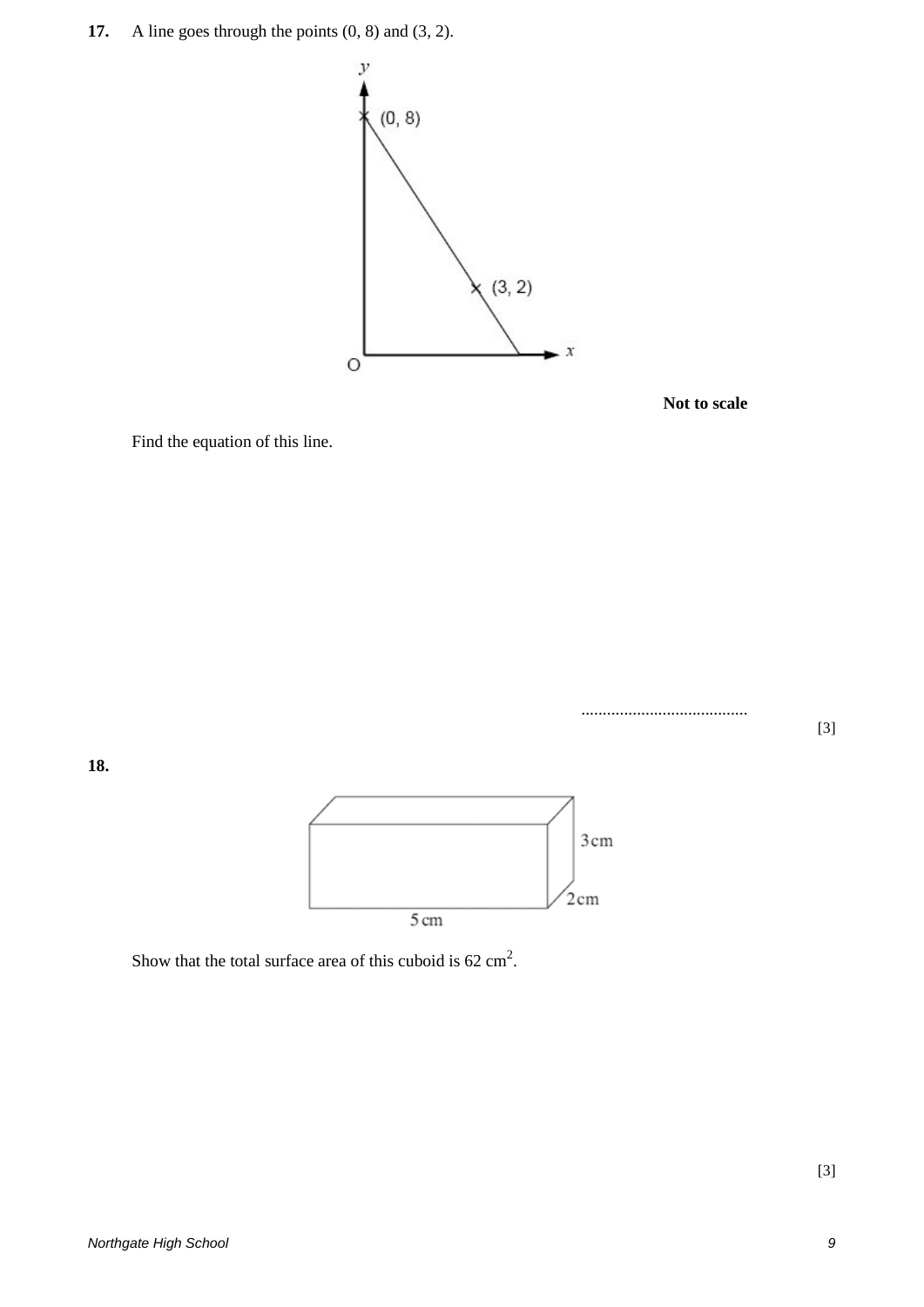|  | $-3$ $-2$ $-1$ $0$ $1$ $2$ $3$ |  |  |  |
|--|--------------------------------|--|--|--|
|  |                                |  |  |  |

**19.** (a) Complete the table of values for  $y = 3 - x^2$ .

(b) Draw the graph of  $y = 3 - x^2$  for values of *x* from –3 to 3.



(b) Write 250 as the product of its prime factors.

.............................................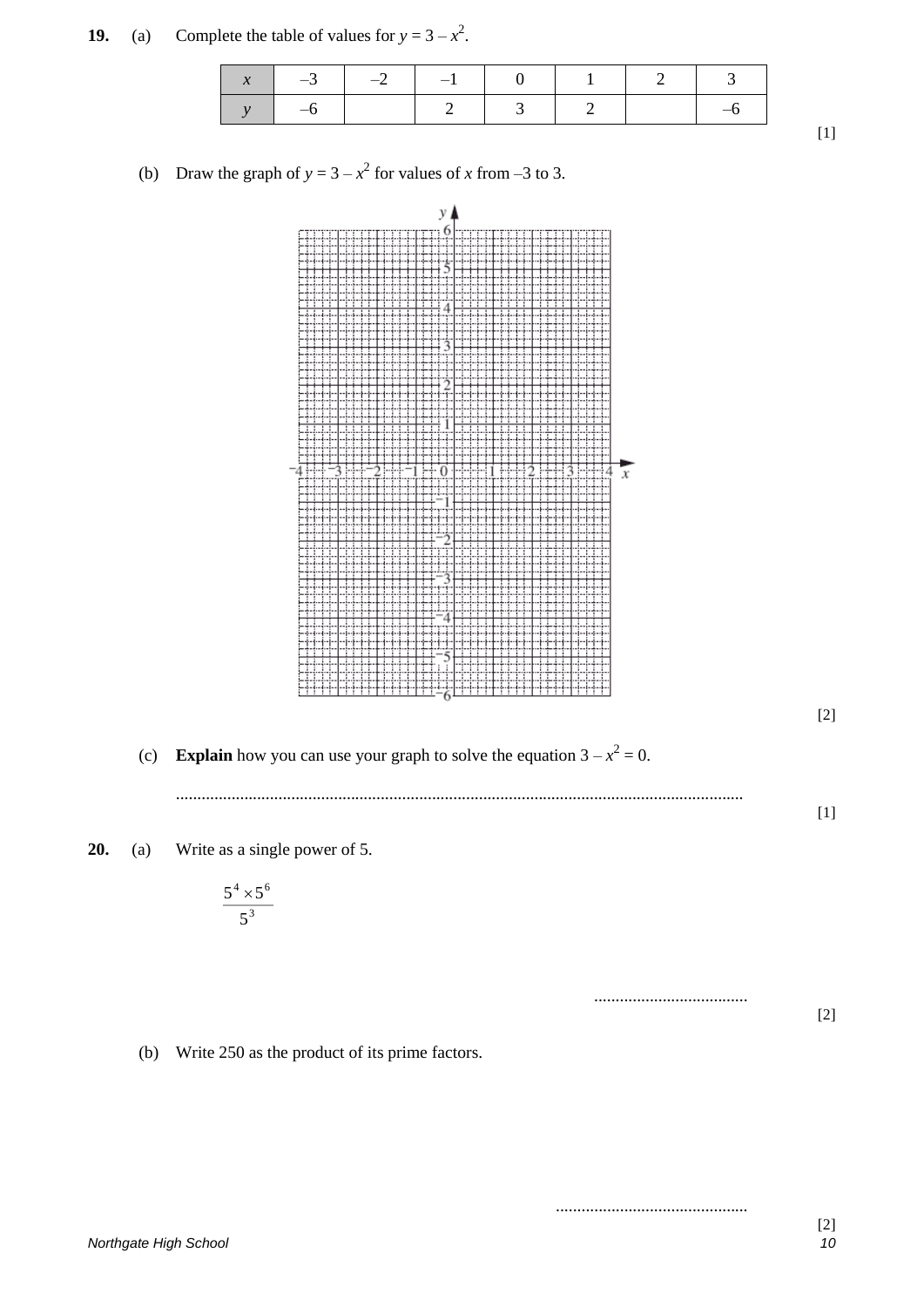**21.** (a) Complete this table for the graph of  $y = x^2 - 3$ .

| $-3$ $-1$ | $-2$ | $\blacksquare$<br>$\mathbf{U}$ | $\blacksquare$ |                |  |
|-----------|------|--------------------------------|----------------|----------------|--|
|           |      |                                |                | $\blacksquare$ |  |

(b) Draw the graph of  $y = x^2 - 3$ .



[2]

[2]

(c) Use your graph to estimate both solutions to  $x^2 - 3 = 0$ , correct to one decimal place.

.......................................

.......................................

[2]

**22.** Dave the cat meows every 6 minutes. Poppy the cat meows every 8 minutes. At 8:45, they both meow together.

At what time will they next meow together?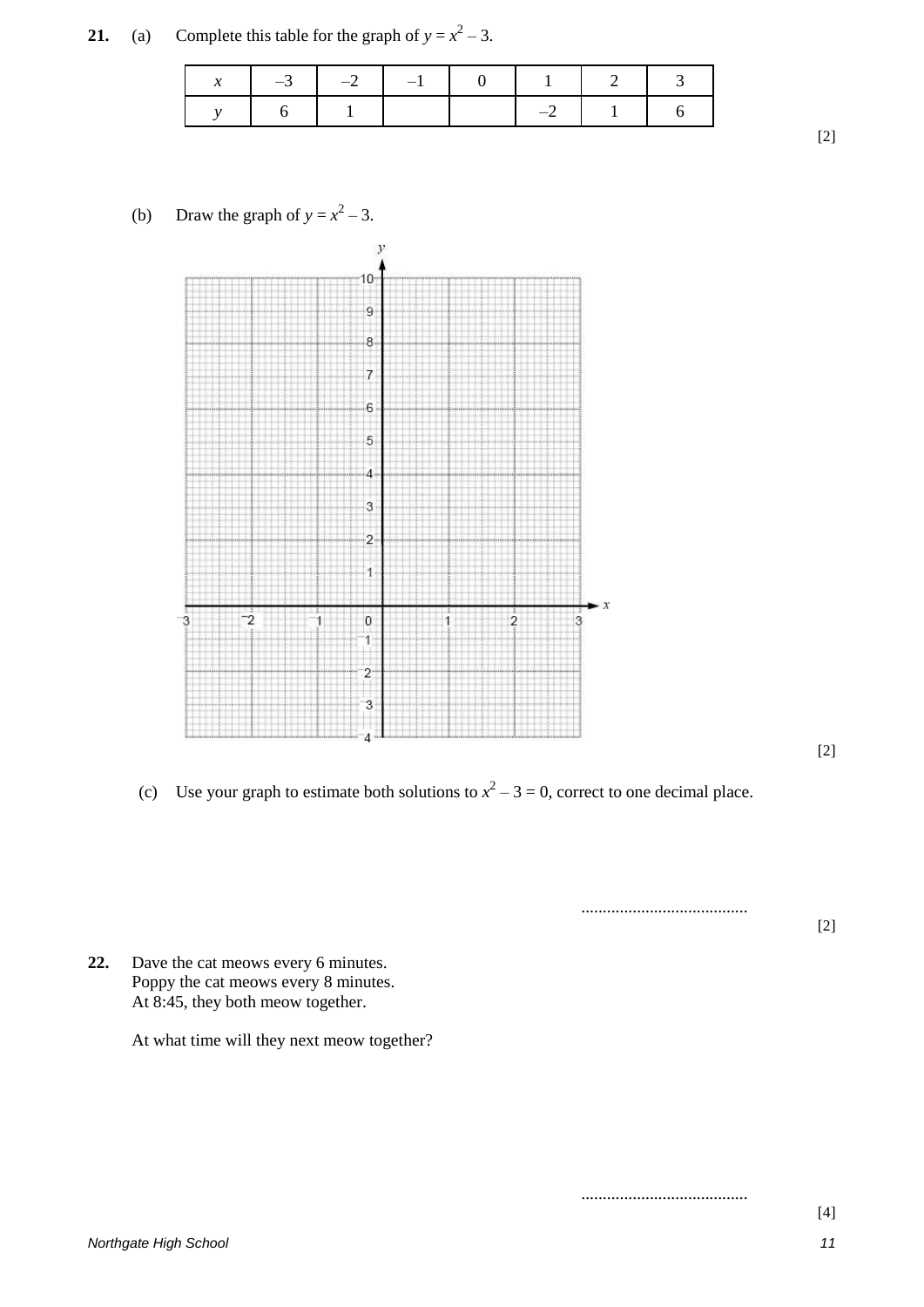**23.** The table shows some values of *x* and *y* for the equation  $y = (x - 1)^3$ .

|         | $x \mid -2 \mid -1 \mid 0 \mid 1$ |          | 2 3 |  |
|---------|-----------------------------------|----------|-----|--|
| $1 -27$ |                                   | $-1$ 0 1 |     |  |

(a) Complete the table.

(b) Draw the graph of  $y = (x - 1)^3$  for values of *x* from –2 to 4.



**24.** The cross-section of a prism is a trapezium. The trapezium has height 4 cm and its parallel sides are 5 cm and 7 cm. The length of the prism is 15 cm.



Calculate the volume of the prism.

................................. cm3 [3]

[2]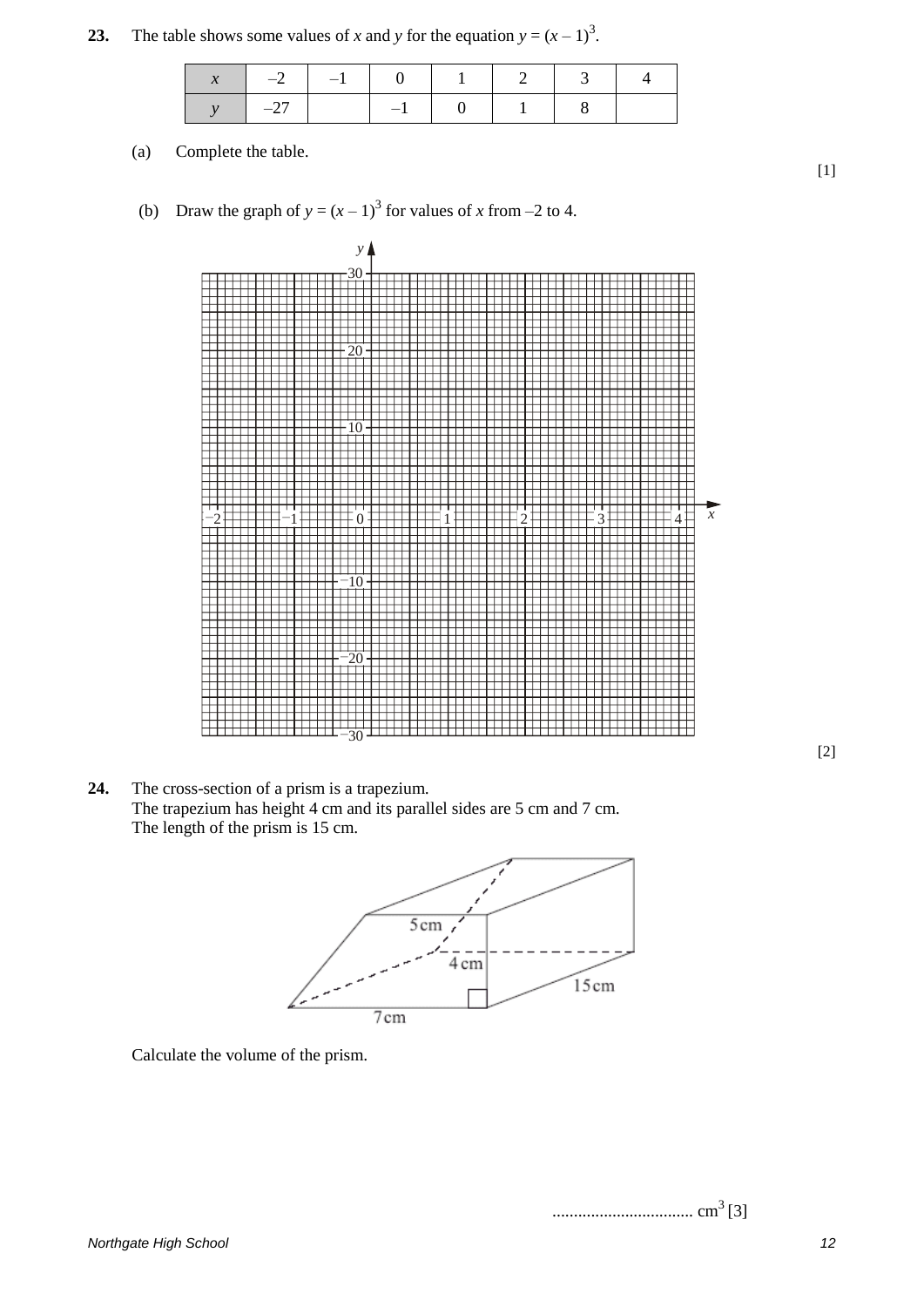**25.** (a) Complete the table for  $y = 3 + 3x - x^2$ .

| $-1$ 0 |  | $\sim$ 5 |      |
|--------|--|----------|------|
| $-1$   |  |          | $-1$ |

(b) Draw the graph of  $y = 3 + 3x - x^2$ .



(c) Use your graph to find the values of *x* for which  $3 + 3x - x^2 = 0$ .

**26.** (a) Write 63 as a product of its prime factors.

(b) Find the lowest common multiple (LCM) of 42 and 63.

..................................... [2]

....................................

.....................................

[2]

[1]

[2]

[2]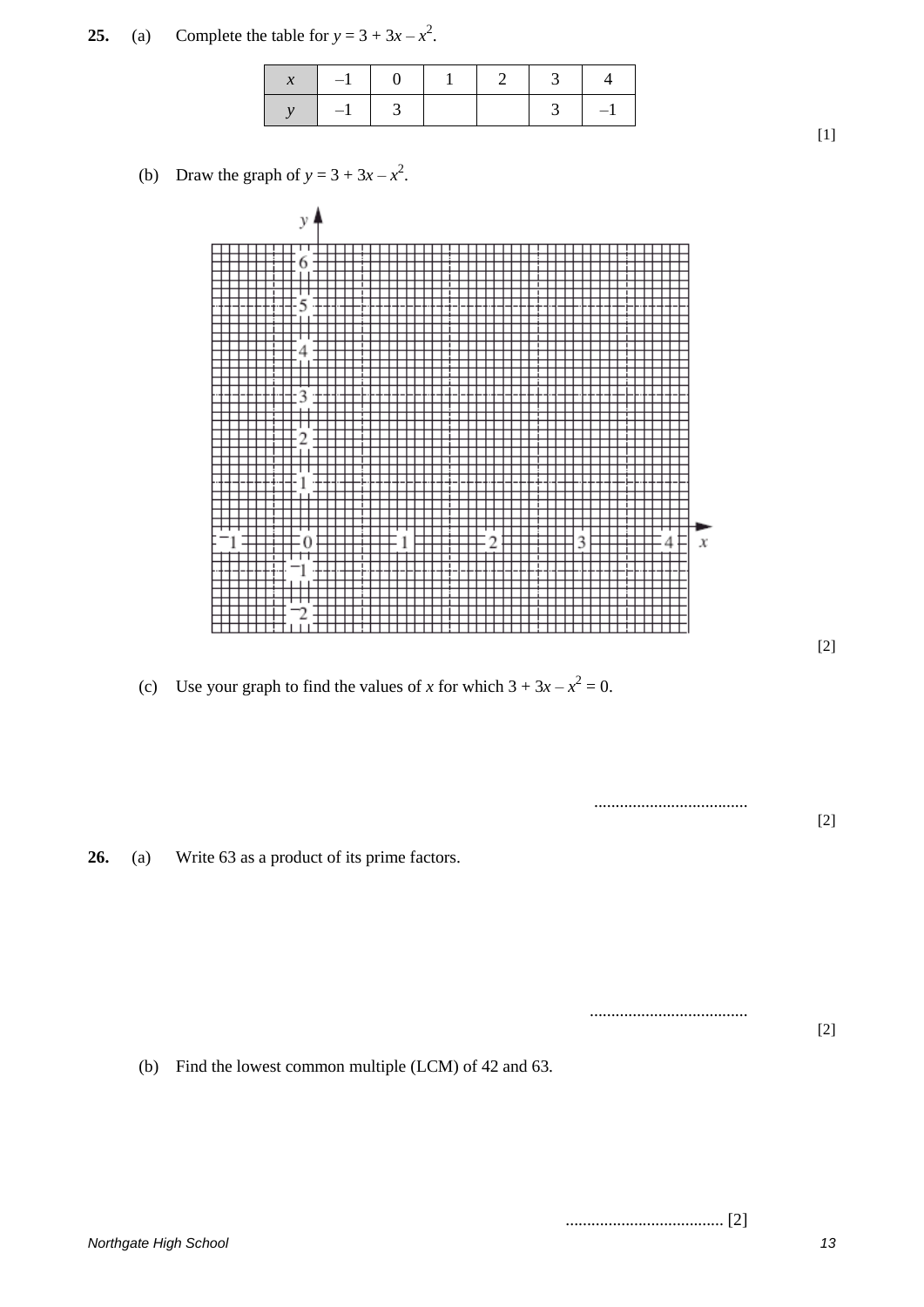**27.** (a) Complete the table below for  $y = \frac{3}{x}$ .

6





(c) Use your graph to solve the equation  $\frac{0}{x} = 2.2$ . 6

**28.** Write down all the integer values of *n* that satisfy this inequality.

$$
-5 < 2n \leq 8
$$

................................................................

....................................

[3]

[1]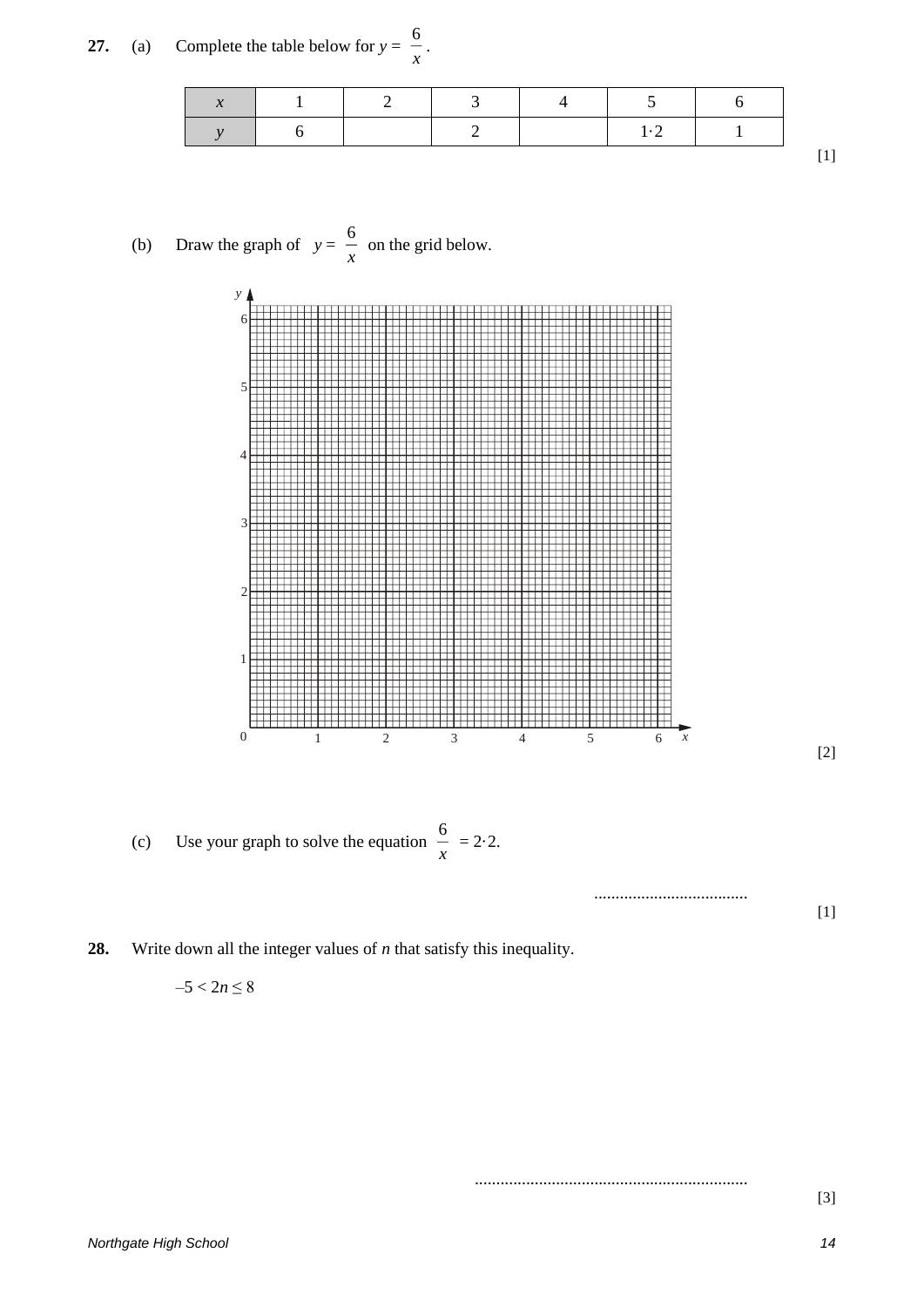|     | у                                                                                                                                        |       |
|-----|------------------------------------------------------------------------------------------------------------------------------------------|-------|
|     | х<br>umbergaan<br>Julianus                                                                                                               |       |
|     |                                                                                                                                          | $[2]$ |
|     | The equation $x^3 + 2 = 7x$ can be solved by adding a straight line to the graph,<br>(c)<br>Write down the equation of this line.<br>(i) |       |
|     | Draw this line on the graph and use it to solve the equation $x^3 + 2 = 7x$ .<br>(ii)                                                    | $[1]$ |
|     |                                                                                                                                          | $[3]$ |
| 30. | Fiona drives to work.<br>Each day she drives 49 miles, to the nearest mile.                                                              |       |
|     | Calculate the least possible distance she drives in 5 working days.                                                                      |       |

*x* –3 –2 –1 0 1 2 3

*y*  $-25$   $-6$   $-6$   $2$   $3$   $29$ 

(b) Draw the graph of  $y = x^3 + 2$ .

[1]

............................... miles

[2]